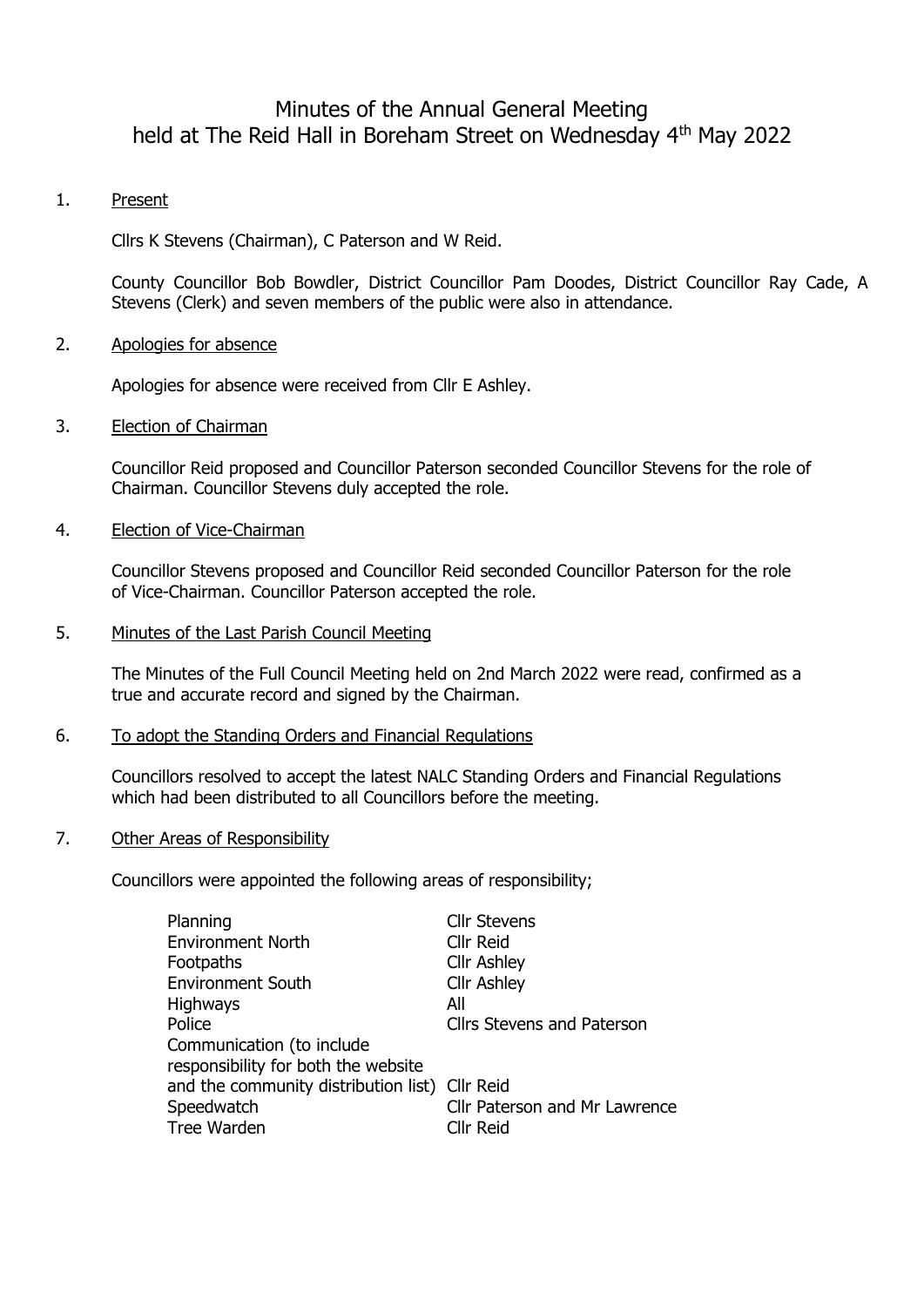# 8. To appoint Councillors to serve as Representatives of the Parish Council on the following bodies.

Councillors agreed the following appointments;

Representative to the Village Hall Trust Cllr Reid Wealden District Association of Local Councils Cllr Stevens<br>
East Sussex ALC Ltd (to attend the AGM) Cllrs Stevens and Paterson East Sussex ALC Ltd (to attend the AGM)

# 9. Payment of Annual Subscriptions

It was resolved that the following subscriptions and insurance will continue;

Wealden District Association of Local Councils Sussex Association of Local Councils Zurich Insurance Information Commissioner

## 10. Bank Signatories

Wartling Parish Council resolved the cheque signatories will be Councillors Stevens, Paterson and Reid and the Clerk.

# 11. To approve the accounts for the financial year to  $31<sup>st</sup>$  March 2022.

Councillors resolved;

- i: to approve the Annual Governance Statement for the financial year to  $31<sup>st</sup>$  March 2022.
- ii: to approve the accounts, the risk management document, the asset schedule and the internal audit arrangements for the financial year to  $31<sup>st</sup>$  March 2022.
- iii: that they are exempt from an External Audit for the year to  $31<sup>st</sup>$  March 2022 because the Parish Council's receipts and payments for the year were each less than £25000.
- iv: the Exercise for Elector's Rights relating to the Annual Accounts will start on the  $13<sup>th</sup>$ June 2022 and end on the 22<sup>nd</sup> July 2022.

## 12. Payments List

Councillors formally approved the payments list dated 4th May 2022. The list is as follows;

| <b>ESALC Subscriptions</b>  | 129.94 |
|-----------------------------|--------|
| HM Bookkeeping - Payroll    | 50.00  |
| <b>ESCC - Verge Cutting</b> | 352.80 |
| ICO - Subscription          | 40.00  |
| S Goacher - Payroll         | 236.86 |
| A Stevens - Salary - March  | 372.81 |
| A Stevens - Salary - April  | 350.66 |
| ESCC - Pensions             | 206.60 |
| Team4Bookkeeping - April    | 12.00  |
|                             |        |

# 13. Code of Conduct

Councillors **resolved** to re-adopt and abide by the Code of Conduct introduced by Wealden District Council under the Localism Act 2012.

## 14. General Power of Competence

Wartling Parish Council **resolved** that it meets the prescribed conditions for the General Power of Competence.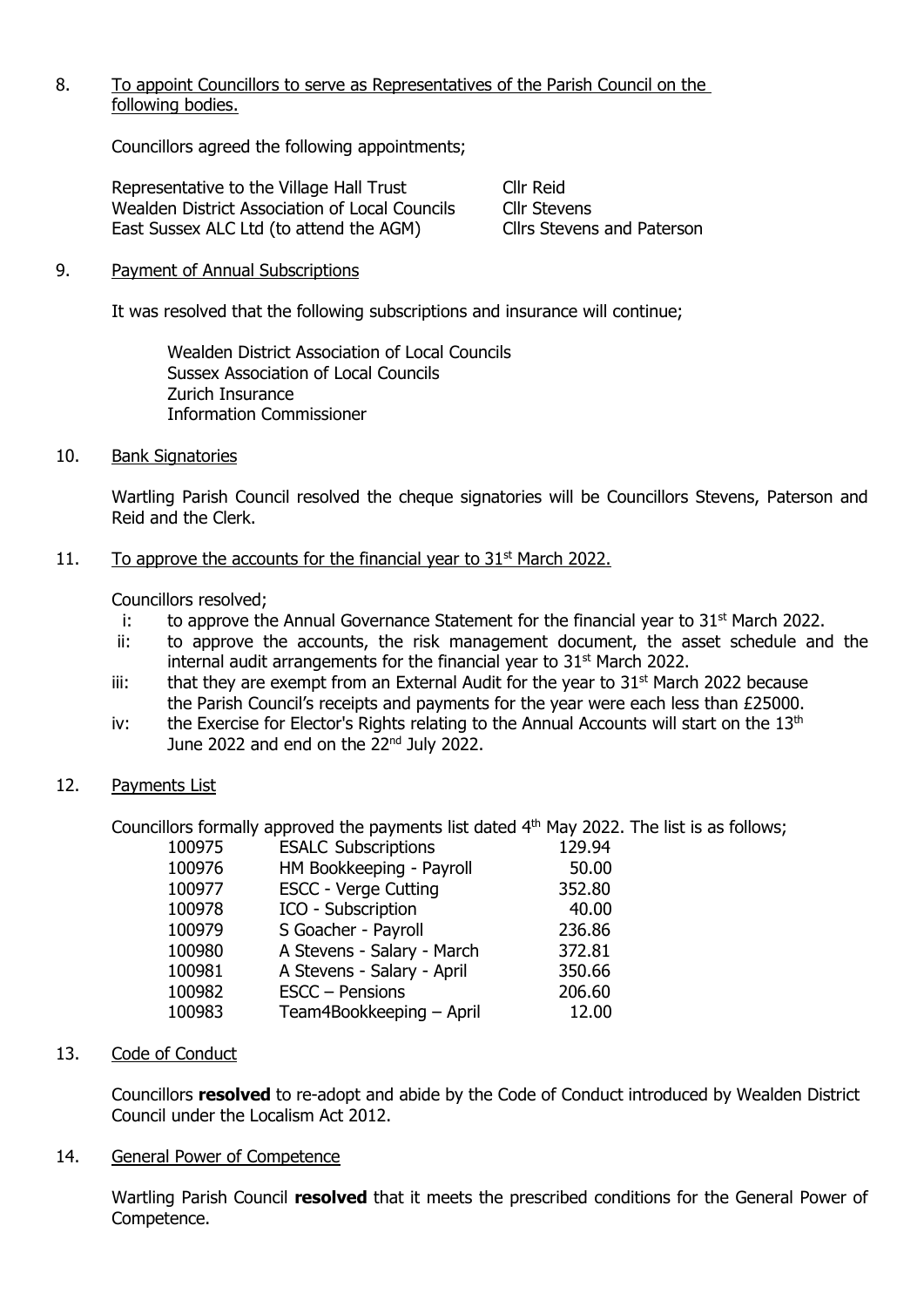## 15. Meeting Dates for the Ensuing Year

Councillors resolved the meeting dates for 2022-2023 will be;

2022

| Wednesday 6 <sup>th</sup> July      | 7.30pm |
|-------------------------------------|--------|
| Wednesday 7 <sup>th</sup> September | 7.30pm |
| Wednesday 2 <sup>nd</sup> November  | 7.30pm |
| 2023                                |        |
| Wednesday 4 <sup>th</sup> January   | 7.30pm |
| Wednesday 1 <sup>st</sup> March     | 7.30pm |
| Wednesday 10 <sup>th</sup> May      | 7.30pm |
| Wednesday 5 <sup>th</sup> July      | 7.30pm |
| Wednesday 6 <sup>th</sup> September | 7.30pm |
| Wednesday 1 <sup>st</sup> November  | 7.30pm |

## 16. Planning

- i. Planning applications There were no planning applications to comment on at this meeting.
- ii. Working Group Against Overdevelopment Meeting The Chairman and Clerk attended the Working Group Overdevelopment Meeting which was held on the  $8<sup>th</sup>$  April. The draft minutes of this meeting can be found at: [https://www.chiddingly.gov.uk/working-group-on-over](https://www.chiddingly.gov.uk/working-group-on-over-development/)[development/](https://www.chiddingly.gov.uk/working-group-on-over-development/)
- iii. Parish Cluster Meeting There was nothing new to report from the Parish Cluster Meeting. Councillor Stevens said he attended the Planning Panel Meeting where he was told the planning application validation process is currently taking between 5 and 6 weeks because Planning Officers are in short supply. It used to take between 3 and 4 weeks.

The meeting was suspended.

## 17. Brief Report from the County Councillor on matters from the County Council affecting this Parish

There was nothing new to report because updates were given at the Parish Assembly.

## 18. Brief Report from the District Councillors on matters from the District Council affecting this Parish

District Councillor Cade appealed to the community to help our guests from Ukraine and their hosts. There are 1200 guests from Ukraine in the pipeline, 98 have already arrived and help is needed to make them feel welcome and looked after.

Anyone with any questions or who feels they can help in anyway is invited to contact District Councillor Cade at [cllr.ray.cade@wealden.gov.uk](mailto:cllr.ray.cade@wealden.gov.uk)

19. Questions from Members of the Public

 There were no further questions from any members of the public and the meeting was then reopened.